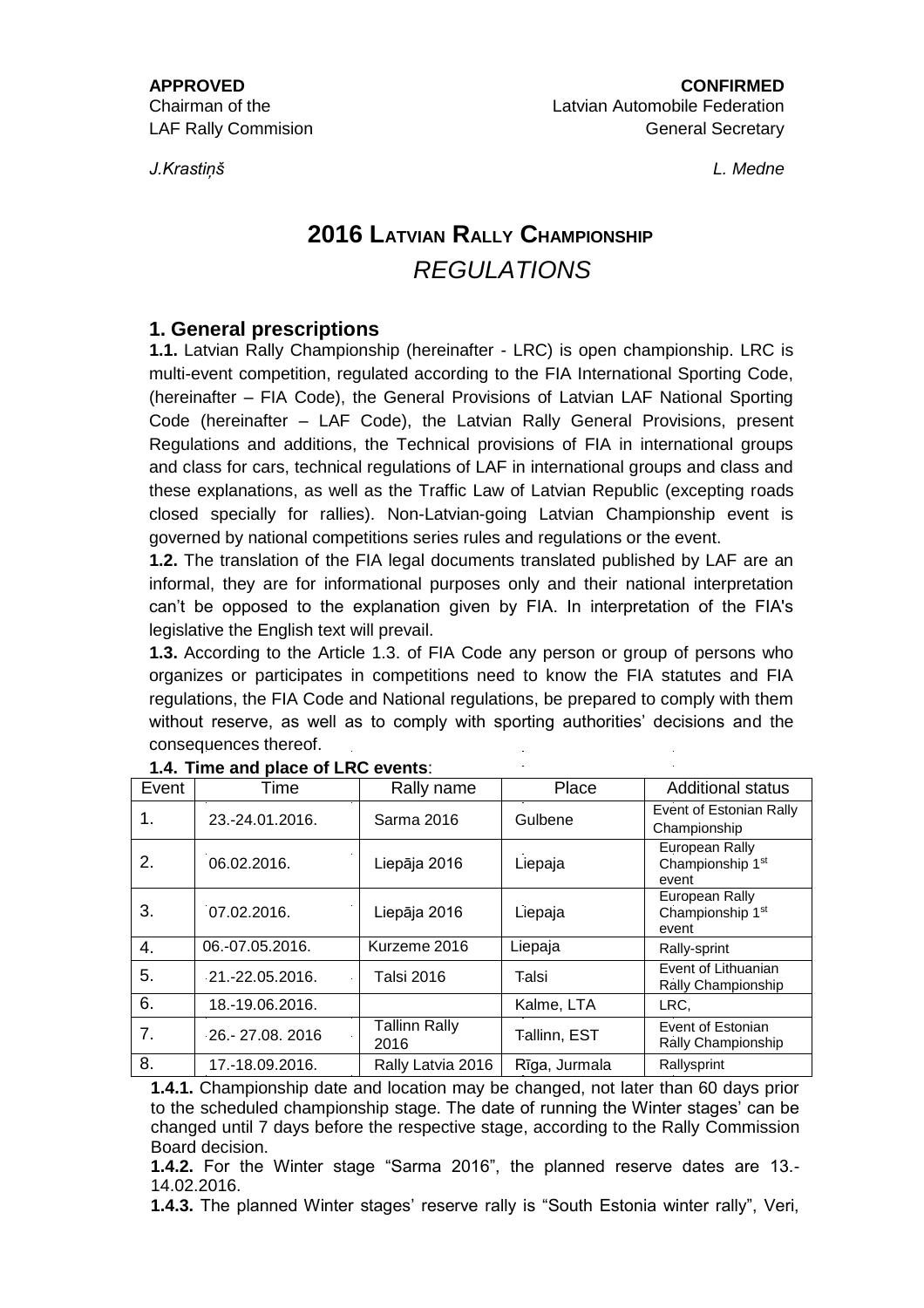Estonia, 19.-20.02.2016.

**1.4.4.** October 2016 is fixed as reserve time for running the LRČ stages.

## **1.5. LRC Classification.**

The Council of the Rally Commission of LAF in LRC 2016 determines following groups of sport cars:

# **1.5.1. 1st group "LRC 1"**

Include: RRC, R5, R4, S2000, A8, N4\* – according to the FIA technical regulations and approved by the interpretation of the LAF technical rules;

L13\* (over 3000 cm<sup>3</sup> to 4000 cm<sup>3</sup>), L12 (2500 cm<sup>3</sup> to 3000cm<sup>3</sup>), L11 (2000 cm<sup>3</sup> to 2500cm<sup>3</sup>) all-wheel drive cars according to the LAF technical regulations.

\*participation in L13 class is in accordance with the Rally Commission decision about the updated car make list.

# **1.5.2. 2nd group "LRC 2"**

Include: N4\* - according to the FIA technical regulations. \*-participant at one stage can enter only in one group

# **1.5.3. 3rd group "LRC 3"**

Include: N1, N2, N3, A6, A5, R2, R1 (MS1) – according to the FIA technical regulations. L10 \*\*(over 1600 cm<sup>3</sup> to 2000 cm<sup>3</sup>), L9\*\* (over 1400 cm<sup>3</sup> to 1600cm<sup>3</sup>), L8\*\* (over 1000 cm<sup>3</sup> to 1400cm<sup>3</sup>)

– L group cars - single axle drive cars according to the LAF technical regulations.

## **1.6. Latvian Rally Cup.**

The Council of the Rally Commission of LAF in Latvian Rally Cup 2016 determines following groups of sport cars:

#### **1.6.1. 4th group "RK 1"**

Include: R3, A7 according to the FIA technical regulations.

L11 (2000 cm<sup>3</sup> to 2500cm<sup>3</sup>); L12(2500 cm<sup>3</sup> to 3000 cm<sup>3</sup>); L13 (over 3000 cm<sup>3</sup> to 4000 cm<sup>3</sup>), as well (L8, L9 and L10) \*\*.

– single axis drive cars according to the technical provisions of LAF.

\*\*-participant at one stage can enter only in one group

#### **1.6.2. 5th group "RK 2"**

Include: "Baltic Open" – "B6" and "B7" all-wheel drive cars according to the LAF technical regulations.

**1.6.3. 6th group "RK Historic":** a separate cup for care makes (up to L14 class) whose production was launched not later than 1995 in accordance with LAF technical regulations.

#### **1.6.4. 7 th group "LRC Junior"**

Participants: all pilots (according to the LAF Code) no older than 25 years (on the 1 January 2016), and with a single axis drive car that corresponds to **A, N, R, L** group and its engine capacity does not exceed 2000 cm<sup>3</sup>.

## **1.7. Conditions for obtaining title.**

**1.7.1.**LRC champion title in each group, will be win, if during the season in the group are participated no less than eight participants.

**1.7.2.**Crew, which passed the administrative control, scrutineering and received matches in the first control point marked in the map, is considered competed.

**1.7.3.**Participants of LRC and the Cup qualify for LAF's award "Latvian Sport Master of Autosport" in accordance with the rules in force in series events in a year.

**1.8.** In drafting a start list for each group for all stages taking place in Latvia must be observed the principle that the first six championship and Cup crews (in the particular competition) are placed as close as possible to each other.

**1.9.** LRC official website is *www.autorally.lv*

In this site are published all the current information on LRC events, the event's official documentation before the race and during the race, the race results, the judge's and the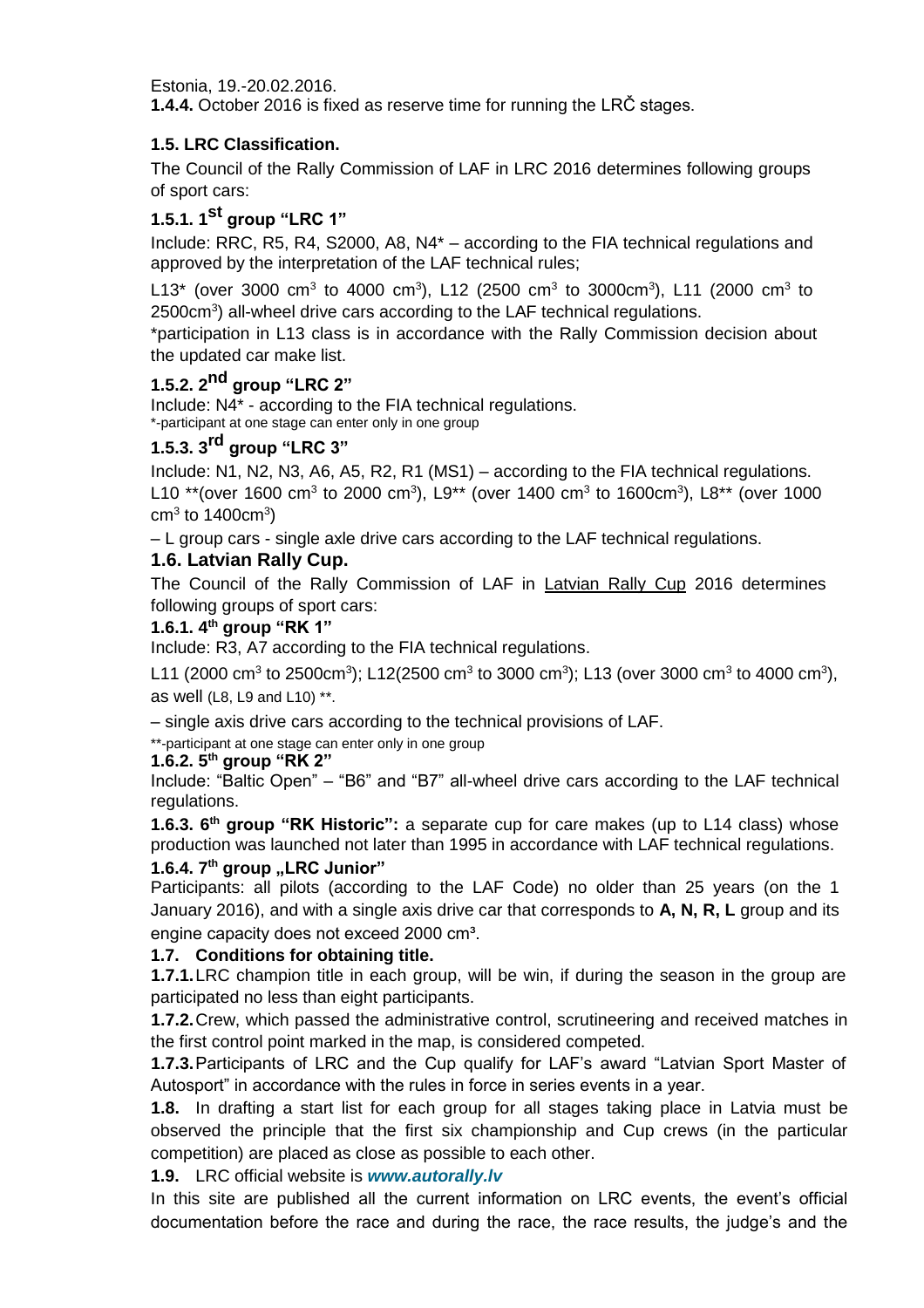stewards decisions, the show official documentation and results. Only this web site is the official web site for information status in the course of the series.

# **2. Regulations of events, principles of events organization**

**2.1.** Each LRC event Organiser (hereinafter - Organizer) publishes an annex of the Regulation (hereinafter – Event Supplementary Regulations) at least 30 days before the event. The Organiser and stewards has right to make changes in the Event Supplementary Regulations according to FIA Code and LAF Code.

**2.2.** Running of the LRC event is provided by relevant Organiser and the competition are managed by panel of judges established by the organiser. Stewards, Clerk of the course, Safety Officer and Secretary are confirmed by the Council of the Rally Commission of LAF.

**2.3.** The Organiser selects the route of each event of the LRC in accordance with the FIA and the LAF requirements.

**2.4.** The Organizer publishes event's application procedure, individual and team entry fee and contribution procedure in the Events Supplementary Regulations. If an applicant does not refuse the application, a fine is 70.00 euro.

**2.5.** A competitor has the right to place ads on his car stickers according to the scheme (see Annex 1 of the Regulations) when it is not prohibited by the General provisions of the Latvian Rally or by the Event Supplementary Regulations.

**2.6.** Advertising space, located directly next to the start number and below to the start number in 34 cm band, as well as elsewhere on the rally plates foreseen for the Organiser ad. This ad is mandatory and participants/entrants may not be refused. Start number sticker can be of a size up to 50 cm in width and 52 cm in height. Texts of the ads are clearly indicated in the Annexes of the Event Supplementary Regulations, no later than 14 days before the event.

**2.7.** The Organiser can place their ads on cars in accordance with Annex No 1 of this Regulation. The Organiser or LAF can punish a participant for deviations of the Annex of the Regulations with a penalty specified in the Event Supplementary Regulations. LAF has the right to cancel any penalties imposed by the Organiser, failure to comply with the regulations of this Annex. The Organizer has the right in the Event Supplementary Regulations impose sanctions for entrant refusal to place the Organizer's advertising stickers on his or her car,

considering that the penalty for refusal of the Organizer's advertising should not exceed double entry fee.

**2.8.** The Organiser may impose in the Event Supplementary Regulations a ban for entrants to stay in regions or roads published in the Event Supplementary Regulations up to 90 days before the event.

**2.9.** Reconnaissance of the event's route is allowed only for cars with a gas exhaust system, noise level and other parameters complying with the Traffic laws and the FIA General provisions, as well as the requirements of the organiser.

**2.10.** Reconnaissance speed infringements are certainly punishable according to the Event Supplementary Regulations. Penalty should not exceed the amount which is equivalent to:

for the first infringement from 10 to 20 km/h  $-$  EUR 15 for each excess km;

for the first infringement from 20 to 40 km/h  $-$  EUR 20 for each excess km;

for the second infringement from 10 to 40 km/h  $-$  EUR 20 for each excess km; for the third infringement or the infringements above 40 km/h are reported to jury for

applying of the penalty.

The event's Organizer is not entitled to reduce or exempt the above-mentioned penalties. In events, which takes place outside the Latvia or in European Championship, these penalties may be changed and will be determined in accordance with the regulations of these rallies.

# **3. Participants in the LRC.**

**3.1.** In LRC 2016 may to start participants licensed only by the Rally Commission of LAF, EU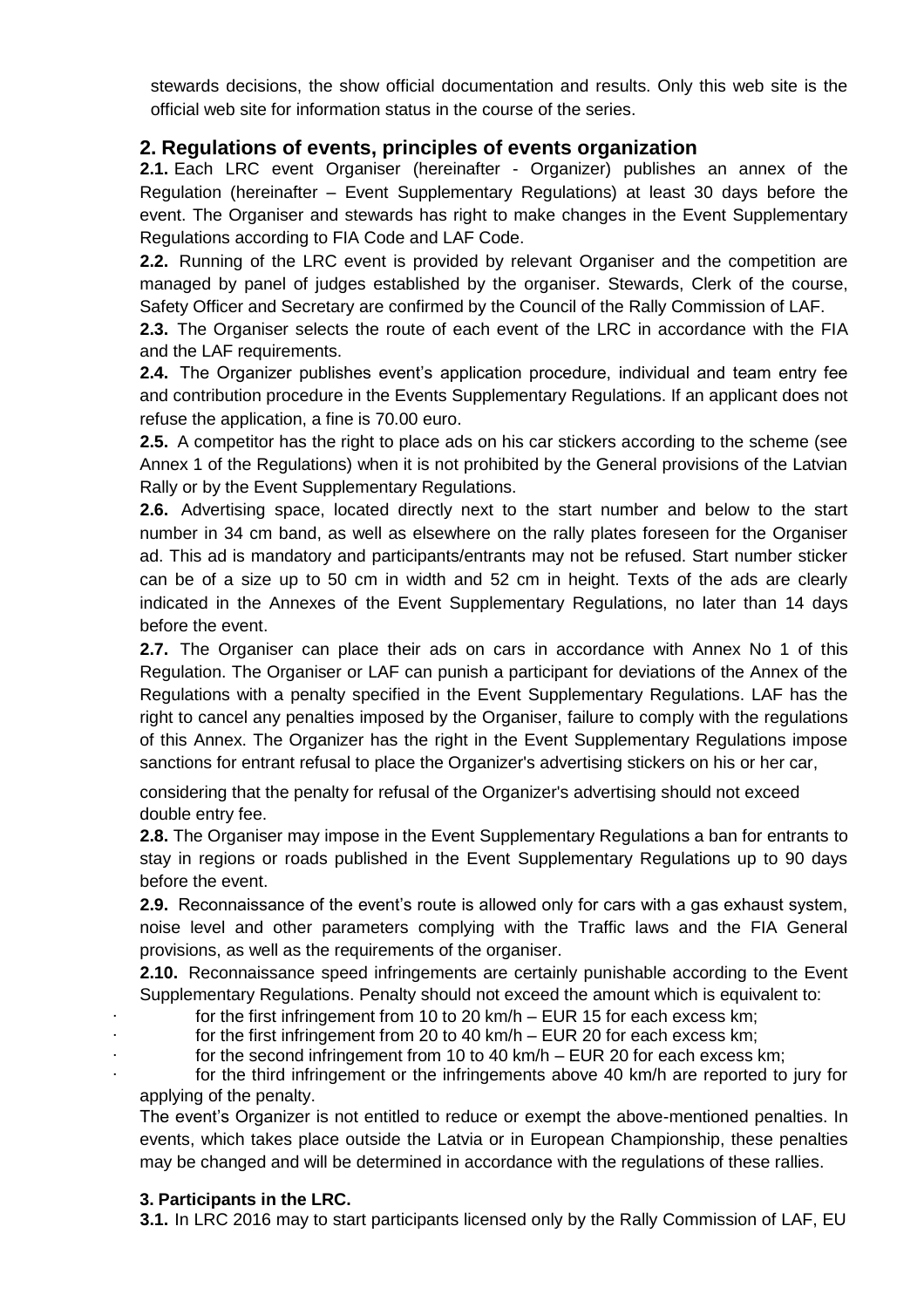or NEZ area.

**3.2.** Foreign participants for classification must submit an application (Appendix 2) to the Rally Commission of LAF and to pay the participation fee EUR 200 for the pass to LRC.

**3.3.** Drivers, who have not reached the age of 18, can take part in LRC only with special decision of the Council of the Rally Commission of LAF on the condition that the other driver (co-driver or pilot) to serve for the LAF Rally Commission approved racing driver with rally experience. In general traffic open roads (in race and reconnaissance time) is allowed to both drivers to drive car, but must follow to all Traffic rules regarding training driving, where the car is driven by the pilot under the age of 18. Participation in the LRC for drivers under the age of

16 years is permitted according to the LAF Rally Commission's separate decision and these competitors are permitted to drive only during the competition for general traffic in closed road sections.

# **4. Race and security.**

**4.1**. Special stage distance will be in the range of 100 to 120 km (with a tolerance of (+) or (-) 15%).

**4.2.** All competitors who have quit during an event, must wait for the concluding car ("green light"), return **a carnet** with the true reason for withdrawal. For infringements of this rule the Council of Rally Commission of LAF (after the fact-finding) to team members may impose a fine EUR 70,00 or prohibit to start, if it is found that the competitor deliberately hided the reason for withdrawal.

**4.3.** In case of withdrawal of competitors due to "crash" or "descent from the road", it is required to show the car to the race scrutineers. For the violation of this condition the Council of the Rally Commission of LAF may impose a fine of EUR 150,00 euro or prohibit start in the next race.

**4.4.** In case of road traffic accident, incident and technical error in SS, where the race car is on the road , or closer than 3 meters to the road, drivers warn other drivers by placing the emergency warning signs not less than 100 m from the accident place in visible place of side of the road where the crashed a car.

**4.5.** In case of an accident where no injuries that require immediate medical assistance, crew must clearly display sign "OK" the following three cars.

**4.6.** If immediate medical intervention is needed, sign "SOS" to show to the following three cars.

**4.7.** Each crew will be in a position to, but failed to comply with the conditions in paragraphs 4.4., 4.5., 4.6., the stewards may punish according to the FIA Code and the requirements of the LAF Code.

**4.8.** In 2015 use of HANS system will be mandatory for all competitors participated in LRC competitions.

**4.9.** In 2015 in all events of the Championship are strongly recommended GPS security monitoring system which allows to determine the precise location of the crew in route and alert notification is possible to the rally control center.

# **5. Restrictions on the LRC.**

**5.1.** Tire restrictions.

In LRC 2016 events with asphalt pavement special stages are allowed to use only tires for the gravel special stages.

**5.2.** Fuel restrictions.

In the LRC 2016 are allowed to use fuel meeting the FIA technical regulations. The fuel used un LRC events taking place in the territory of LR, is required fuel Declaration (Annex No. 3) where the applicant shows that the used fuel is in accordance with FIA regulations. The fuel declaration may make and sign fuel suppliers on behalf of the applicant if they supply fuel and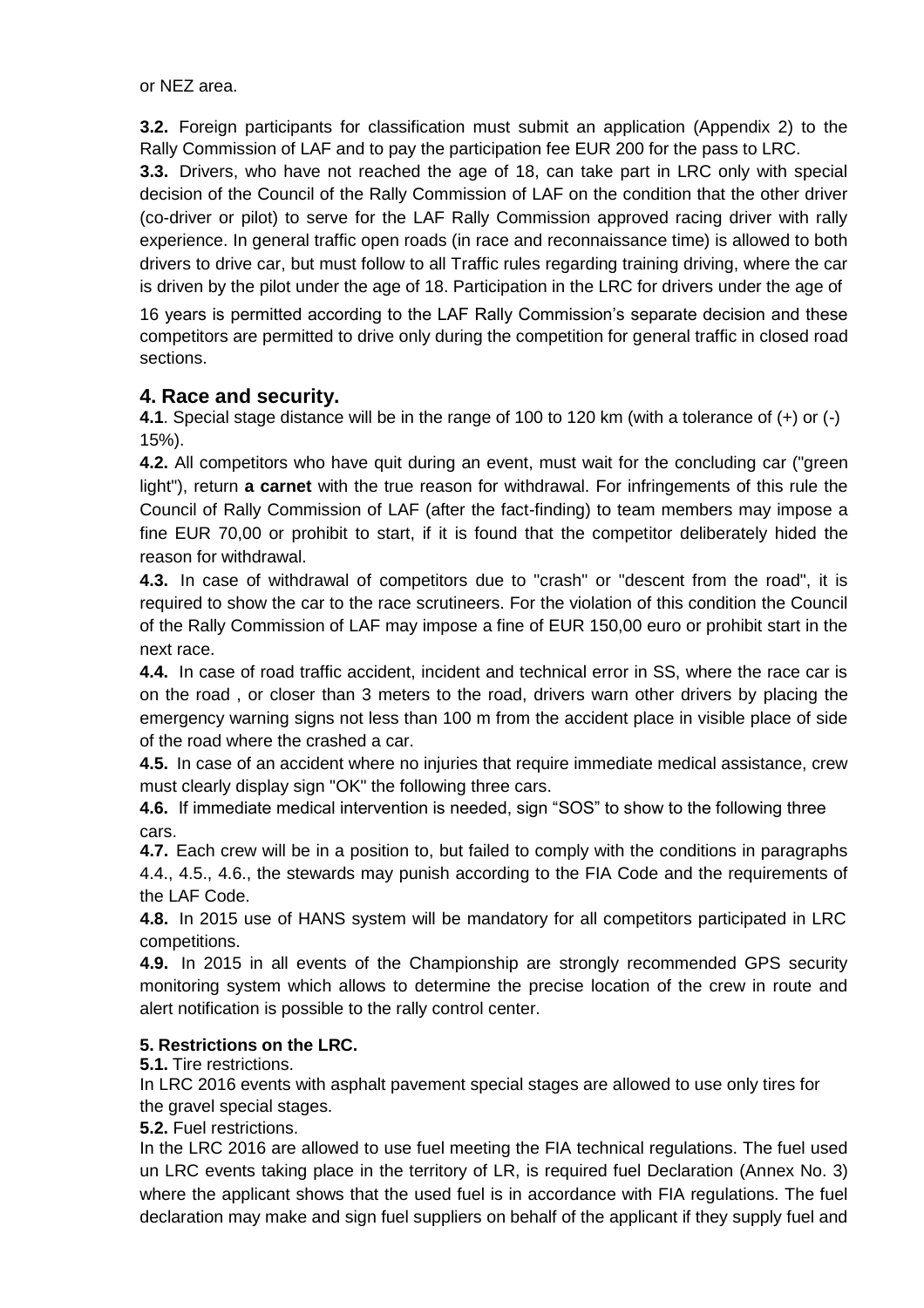filling it only in the rally refueling areas.

**5.3.** In the LRC is not used "Superrally" system. Use of this system in particular event is not prohibited, but crew, who resumed the race after " Superrally" system does not receive points for the LRC event.

**5.4.** In LRC stages the regulated reconnaissance minimum is two times for each unique special stage or part of special stage which is included in the competition's route. For pilots under the age of 19 as well as LRC beginners, exceptions are permitted – three times before each Latvian event.

**5.5.** At all LRC events are equal standards of the speed limit in reconnaissance:

80 km/h – in route sections where does not require any special restrictions and allow the speed of the Traffic rules;

50 km/h – in narrow route sections where can be compromised safety, in urban or village areas, in other areas at discretion of organisers;

30 km/h – in route sections which the need to minimize speed (homes, villages, urban areas, to sensitive sites), place in these locations will need to label for participants to identify those areas.

**5.6.** In accordance with the World Anti-Doping Code, in LRČ stages alcohol tests may be carried out during the competition. For alcohol identification breath tests will be used. Identified infringement will result in competitor's exclusion from the particular competition, and the infringement will be reported to the Rally Commission.

# **6. Individual rating in LRC.**

**6.1.** Results of each stage of the championship in individual rating shall be determined by adding together the results and fine time for road competitions, as well as other infringements provided for in the Event Supplementary Regulations. Higher place is awarded to the crew with a smaller amount of time. In case of same result a higher place is awarded to the crew, which is a better first SS result, even if the result is the same - the second SS, then a third-SS and etc.

**6.2.** Starting from 2016 in each LRC and Cup class are introduced "power stage" system. Participants allocate an additional 2 points for the win and 1 point for second place in the last

SS of the event to each event's points received. If SS is interrupted, bonus points are awarded if until stopping of this SS has participated for at least 75% of this group.

**6.3.** Only in the Junior Cup test's for each win in special stage, the crew gets 1 bonus point in Junior Cup standings. If several crews present same the fastest time in the special stage, the crews receive bonus points. Bonus points are not awarded if the special stage is canceled. If the crew at the start of special stage is being punished for false start, it does not get bonus points.

**6.4.** In the LRC standings summed crew scored points in events. LRC is in 8 stages, LRC results are calculated by using the formula N-1, where N is the sum of points the crew won in all events of LRC, but 1 is the lowest score of the crew has won in one of the event held. In the case of less events held, include results of all events.

If the crew is disqualified or excluded in one of the events, this result is included in the standings.

**6.5.** In standing groups points are awarded the first ten sites provided the following calculation:

| Place | Points in LRC except last event   Points in last event |  |
|-------|--------------------------------------------------------|--|
|       |                                                        |  |
|       | 12                                                     |  |
|       |                                                        |  |
|       |                                                        |  |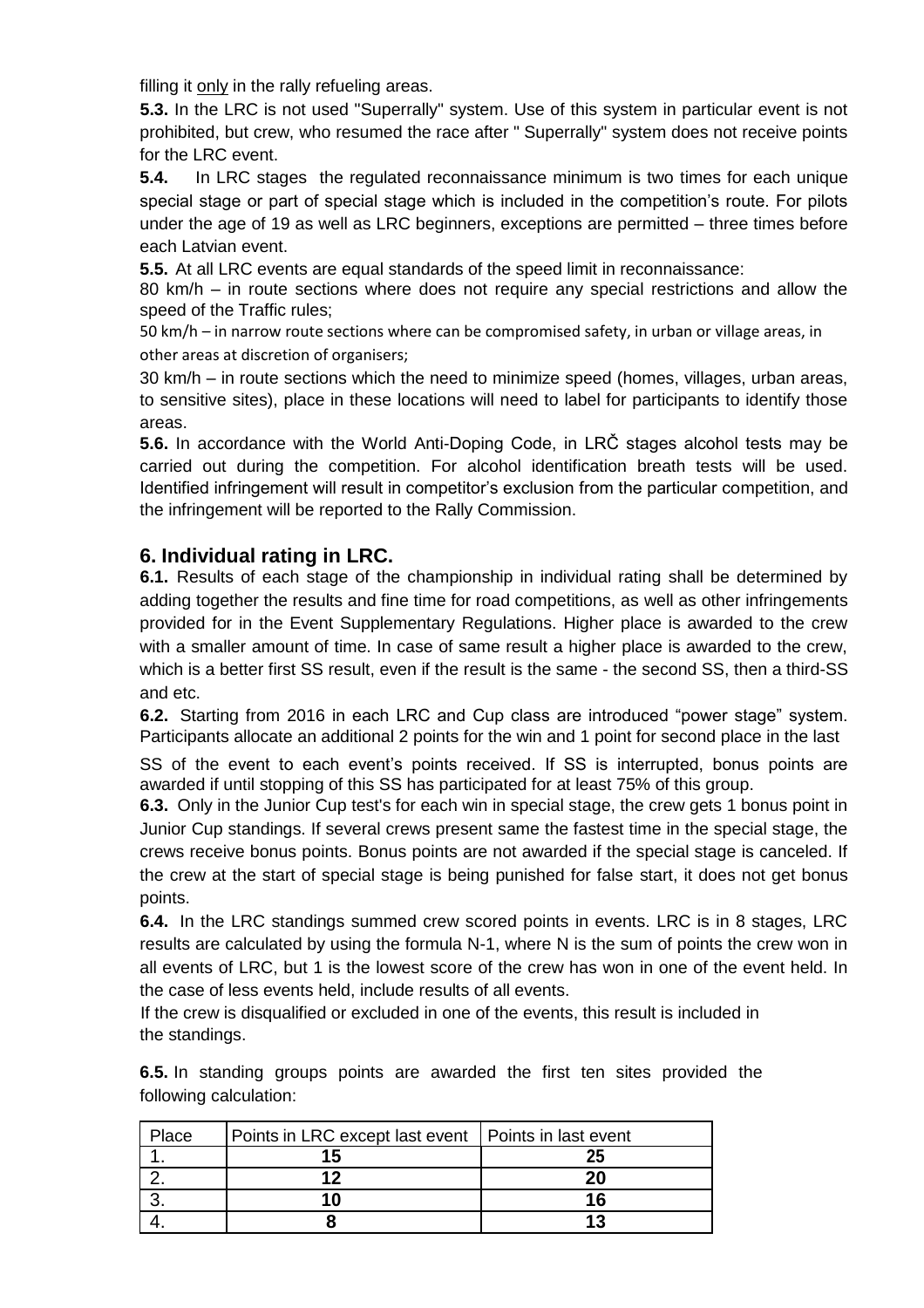**6.6.** In case of same amount of points in LRC standings a higher place is awarded to the crew, which won a higher place in the separate event, if this criterion is equal - more a higher places in LRC (more 1st place, more 2nd place, more 3rd place, etc.), if this criterion also is equal - a higher place during an event with greater number of participants in the group.

**6.7.** Organiser may provide an absolute evaluation of his event.

# **7. LRC teams rules and score in LRC**

**7.1.** Only teams who have submitted a team application to LAF Rally Commission Board and paid the championship entry fee take part in LRC team scoring. A team may only be entered after:

a) Payment of seasonal participation fee 500.- EUR;

b) Registration of team application with at least one nominated crew.

**7.1.** LRC teams receive:

a) a priority places in service parks of the LRC events and free access to get more service area up to 20%;

b) to publish their press releases in official web site - **www.autorally.lv;**

c) access to LAF GPS security system.

**7.3.** LRC teams have a maximum of three crews, the two best crews giving the team scoring at each stage. Additionally, a junior crew can be included in team staff, the best junior result giving the team scoring at each stage. The team may change its Second and Third crew an unlimited number of times during a year. A competitor is not allowed to switch his team more than once a year.

**7.4.** The team score of each event consists of the points of the two best crews' standing, separately in all-wheel drive and single axle drive vehicle categories. Points are assigned to these crews using the following calculation:

| Place in group | Points in LRC, except last event | Points in last event |
|----------------|----------------------------------|----------------------|
|                | 15                               | 25                   |
|                | 12                               | 20                   |
|                | 10                               | 16                   |
|                |                                  | 13                   |
|                |                                  | 1 Π                  |
|                |                                  |                      |
|                |                                  |                      |
|                |                                  |                      |
|                |                                  |                      |
|                |                                  |                      |

**7.5.** Participants receive points according to their place in group (all-wheel drive or single axle drive). In case of same amount of points a higher place is awarded to the team, which won a higher place in overall stndings of separate event.

**7.6.** The teams are awarded "bonus" points for junior (under Art.1.6.2. of this Regulations) participation in teams:

-to the team's assessment in the event is attached to 4 points (or 6 in the last event), if junior crew registered in a team has taken: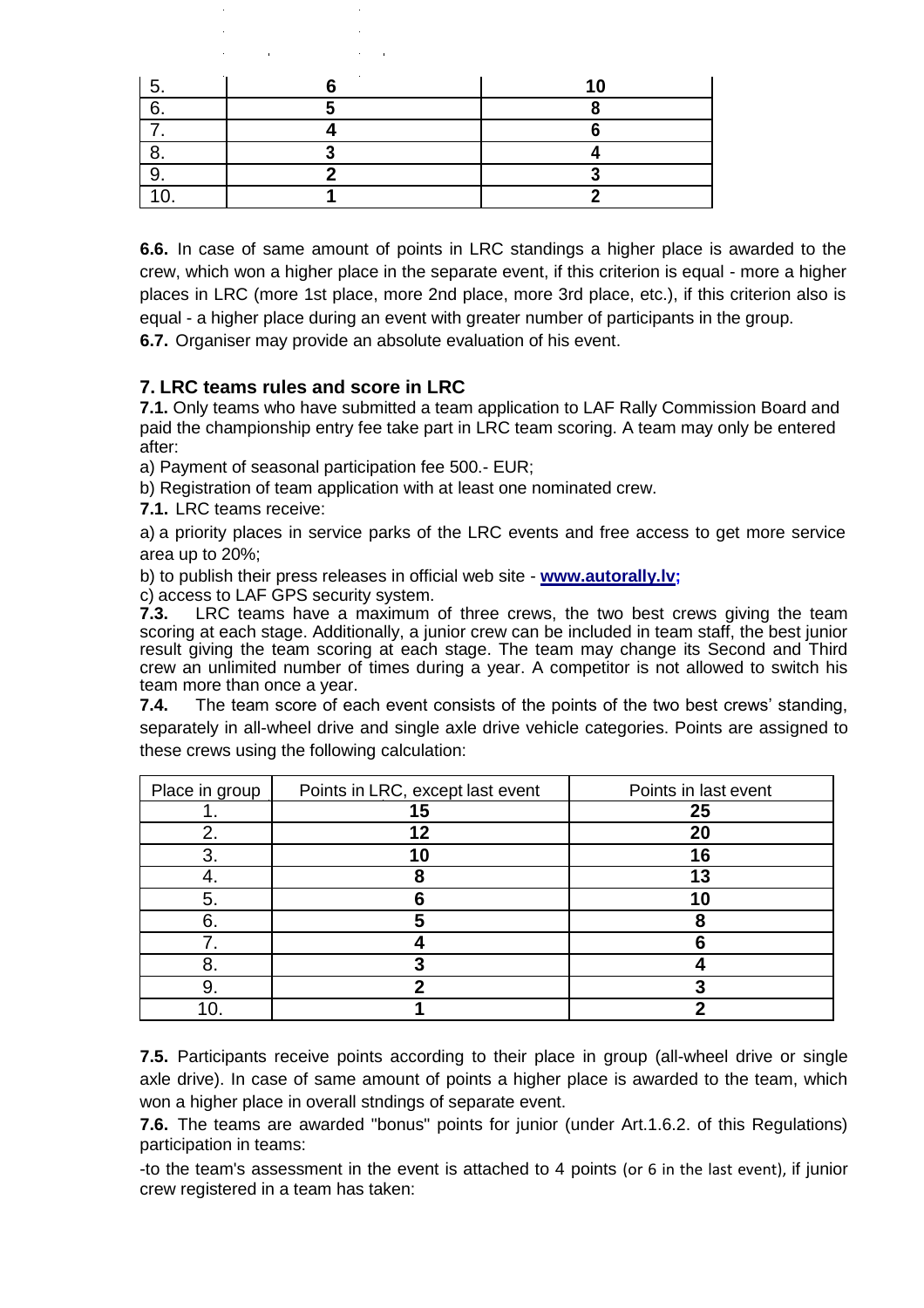| Place in group                                | except the last event | Additional points for team, Additional points for team in<br>last event |
|-----------------------------------------------|-----------------------|-------------------------------------------------------------------------|
| 1 <sup>st</sup> place "Junior classification" |                       |                                                                         |
| 2 <sup>nd</sup> place "Junior classification" |                       | 4,5                                                                     |
| 3 <sup>rd</sup> place "Junior classification" |                       |                                                                         |
| $4th$ place "Junior classification"           |                       | 1,5                                                                     |
| 5 <sup>th</sup> place "Junior classification" |                       | 1,5                                                                     |
| 6 <sup>th</sup> place "Junior classification" |                       | 1,5                                                                     |
| 7 <sup>th</sup> place "Junior classification" |                       | 1,5                                                                     |
| 8 <sup>th</sup> place "Junior classification" |                       | 1,5                                                                     |

**7.7.** The team's result in LRC standings team's result is determined as the sum of points scored by the team in all events. In case of same amount of points a higher place is awarded to the team, which won a higher place in separate events.

## **8. Protests and appeals procedures.**

**8.1.** Protests and appeals must be determined by the LAF Sporting Code, and Art. 8 of these regulations.

**8.2.** All protests must be submitted to the competitor relation's officer. The competitor relation's officer's photo and the coordinates, as well as the schedule are published the Event's Supplementary Regulations Annex.

**8.3.** Protest fees are following:

**8.3.1.** Protest against the event's running or outcomes are charged 150 euro.

**8.3.2.** Fee for the protest, which was submitted on the non-compliance of competitive car in the hardcore car dismantling assemblies (engine, gearbox, steering system, brake system, electrical wiring, chassis, etc.) is determined for 1500 euro.

Expenses incurred in the process of dismantling and transporting the car shall be paid by the claimant if the protest is unfounded. Or by the participant against whom the protest is filed and it proved to be justified.

If the protest proved to be unfounded, and if the costs for investigating of the appeal (technical inspection, logistics costs) are higher than the amount paid, the difference shall be paid by the claimant. Conversely, if the costs are lower, the difference will be returned to him.

**8.3.3.** If the protest is rejected, the contributions, in accordance with the steward's decision, in full or in part, remain to the organiser and competitor, against whom the protest held.

**8.3.4.** If costs incurred in result of the incident connection with protest and additional checking of the car's hub and adequate preparation for further participation in the competition, over the protest fee, the compliant shall pay the difference under estimate approved by the LAF Technical Commission and the Council of the Rally Commission of LAF.

**8.4.** An appeal to the Court of Appeal of LAF governing to Section No 12 of the LAF Sporting code. The fee for lodging an appeal prescribed by Presidium of LAF is 1000.00 euro.

# **9. Prize giving.**

**9.1.** LRC standing will award best first three places in group, if in the group participated for at least eight crews.

**9.2.** LRC standing will award best first three teams.

# **Annexes:**

**No 1** Location scheme of advertising and numbering;

**No 2** LRC application for foreign participants

**No 3** LRC fuel declaration

# **Good luck!**